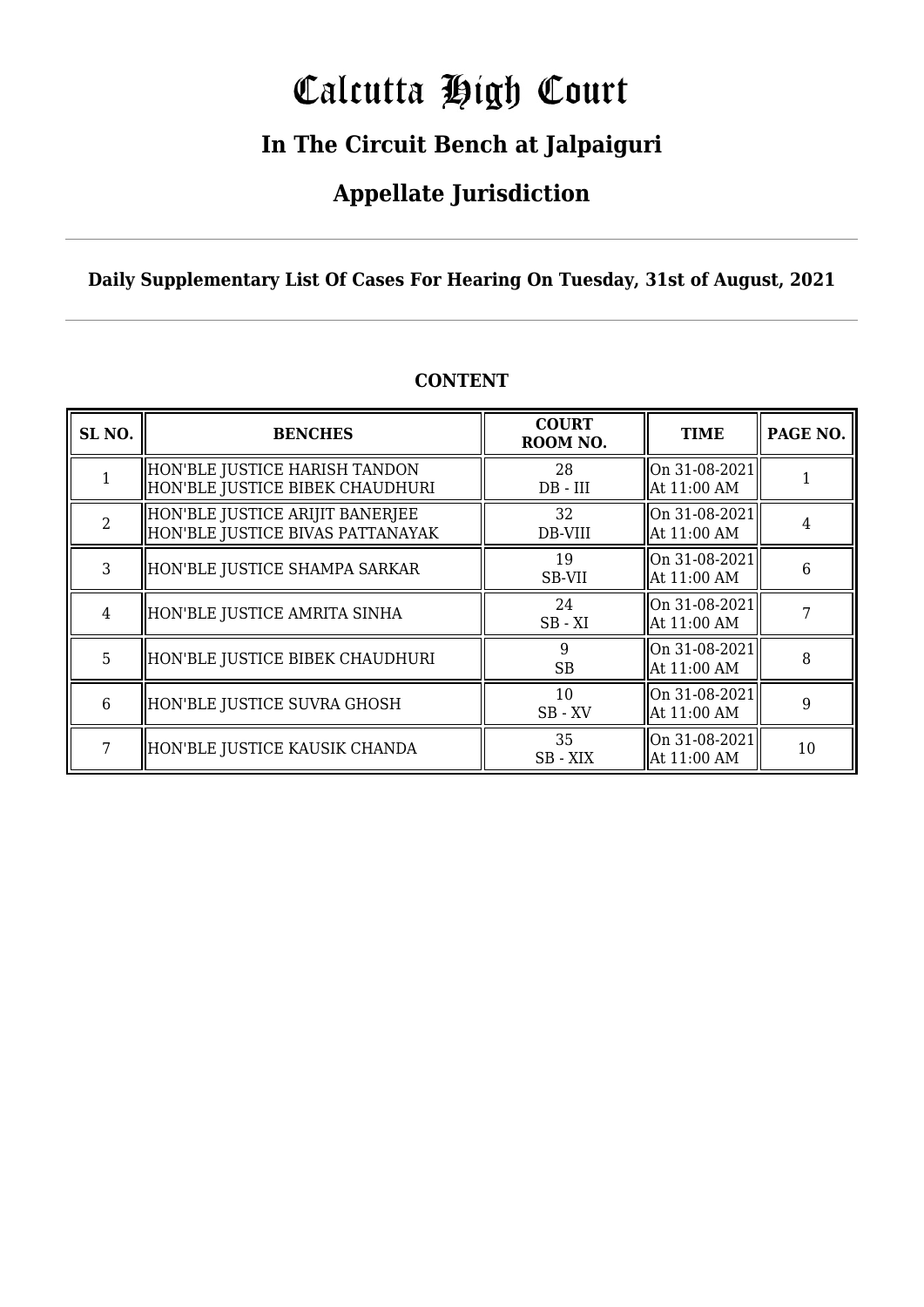

# Calcutta High Court

**In The Circuit Bench at Jalpaiguri**

### **Appellate Side**

**DAILY CAUSELIST For Tuesday The 31st August 2021**

#### **COURT NO. 28**

#### **DIVISION BENCH (DB - III) AT 11:00 AM HON'BLE JUSTICE HARISH TANDON HON'BLE JUSTICE BIBEK CHAUDHURI**

#### **(VIA VIDEO CONFERENCE)**

#### **FROM PRINCIPAL BENCH**

#### **FOR ORDERS**

| 1 | [11.00 A.M.]<br>[14.09.2021]<br>In CRM/497/2021 | IA NO. CRAN/1/2021 RAMESH MANJU BISHNOI@<br>RAMESH MANJU BISHNOY@<br>RAMESH KUMAR BISHNOI<br>Vs.<br>THE STATE OF WEST BENGAL | PRITAM ROY<br>PRITAM ROY     |
|---|-------------------------------------------------|------------------------------------------------------------------------------------------------------------------------------|------------------------------|
|   |                                                 | <b>APPLICATION FOR BAIL</b>                                                                                                  |                              |
| 2 | CRM/437/2021                                    | AMJAD KHAN AND ANR<br><b>VS</b>                                                                                              | <b>BISWAJIT DAS</b>          |
|   |                                                 | THE STATE OF WEST BENGAL                                                                                                     |                              |
|   | IA NO: CRAN/1/2021                              |                                                                                                                              |                              |
| 3 | CRM/746/2021                                    | NARAYAN SAHA AND ORS<br>VS.<br>THE STATE OF WEST BENGAL                                                                      | <b>SUDIP GUHA</b>            |
| 4 | CRM/748/2021                                    | RANJAN ROY AND ANR<br>VS                                                                                                     | <b>NASER ALI</b>             |
|   |                                                 | State of West Bengal                                                                                                         |                              |
|   |                                                 | APPLICATION FOR ANTICIPATORY BAIL                                                                                            |                              |
| 5 | CRM/473/2021                                    | DHRUBAJYOTI ROY AND ORS<br><b>VS</b><br>THE STATE OF WEST BENGAL                                                             | HILLOL SAHA<br><b>PODDER</b> |
| 6 | CRM/685/2021                                    | NABI HOSSAIN MIYA @ NAYAN<br><b>AND ORS</b><br>VS.                                                                           | <b>SUDIP GUHA</b>            |
|   |                                                 | THE STATE OF WEST BENGAL                                                                                                     |                              |
| 7 | CRM/686/2021                                    | SAHIDAR RAHAMAN @<br>SAHIDAR ALI AND ANR<br>VS<br>THE STATE OF WEST BENGAL                                                   | <b>SUDIP GUHA</b>            |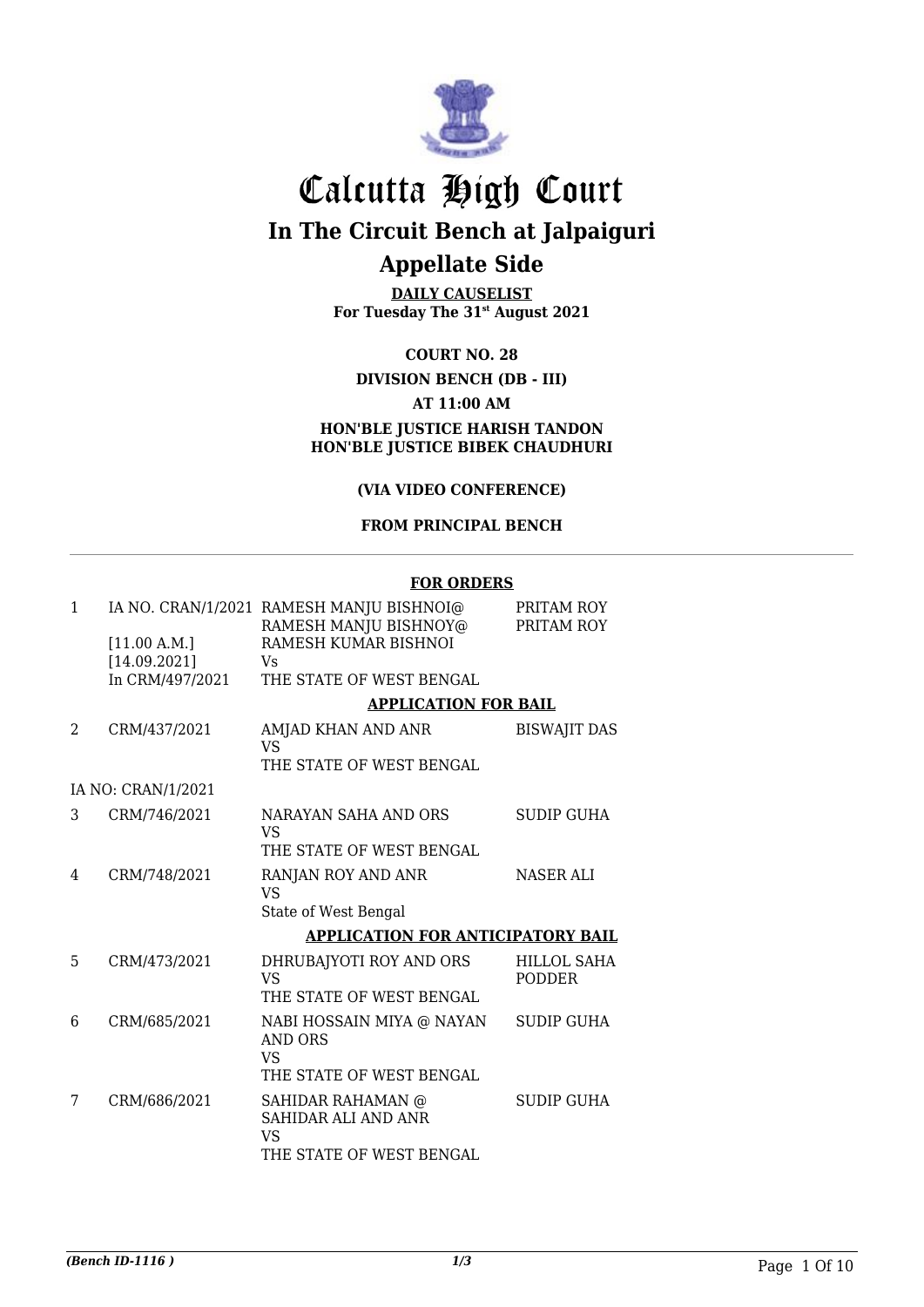| 8  | CRM/733/2021 | <b>JUGAL SARKAR</b><br>VS<br>THE STATE OF WEST BENGAL                                 | JAYDEEP KANTA<br><b>BHOWMIK</b>     |
|----|--------------|---------------------------------------------------------------------------------------|-------------------------------------|
| 9  | CRM/739/2021 | <b>BIMAL BARMAN</b><br><b>VS</b><br>THE STATE OF WEST BENGAL                          | <b>SUDIP GUHA</b>                   |
| 10 | CRM/762/2021 | NABIKARIM MIAH @ MIYA<br><b>VS</b><br>THE STATE OF WEST BENGAL                        | <b>SUDIP GUHA</b>                   |
| 11 | CRM/790/2021 | SATYAKI CHAKRABORTY<br>VS<br>State of West Bengal                                     | PUJA GOSWAMI                        |
| 12 | CRM/803/2021 | <b>ARUN KUMAR</b><br>VS<br>State of West Bengal                                       | <b>SURYANEEL DAS</b>                |
| 13 | CRM/824/2021 | NIREN @ NIRENDRANATH ROY<br><b>VS</b><br>THE STATE OF WEST BENGAL                     | <b>ANIRBAN BANERJEE</b>             |
| 14 | CRM/827/2021 | TIKARAM GAUTAM AND ANR<br><b>VS</b><br>THE UNION OF INDIA                             | HILLOL SAHA<br><b>PODDER</b>        |
| 15 | CRM/830/2021 | <b>RABIN BARMAN AND ORS</b><br>VS<br>THE STATE OF WEST BENGAL                         | <b>HILLOL SAHA</b><br>PODDER        |
| 16 | CRM/832/2021 | TAPAS ROY @ BAPPA AND ORS<br>VS<br>THE STATE OF WEST BENGAL                           | <b>HILLOL SAHA</b><br><b>PODDER</b> |
| 17 | CRM/840/2021 | SADEK ALI MIAH @ CHHADEK<br>ALI MIAH AND ORS<br>VS                                    | <b>SUDIP GUHA</b>                   |
| 18 | CRM/842/2021 | THE STATE OF WEST BENGAL<br>SISHU GOPAL ROY AND ORS<br>VS<br>THE STATE OF WEST BENGAL | DEBAJIT KUNDU                       |
| 19 | CRM/846/2021 | RABIKANTA ADHIKARY<br>VS<br>STATE OF WEST BENGAL                                      | <b>KALIPADA DAS</b>                 |
| 20 | CRM/848/2021 | MAJIDUL HOQUE @ MAJIDUL<br><b>HAQUE</b><br><b>VS</b><br>THE STATE OF WEST BENGAL      | HILLOL SAHA<br><b>PODDER</b>        |
| 21 | CRM/851/2021 | SAIDUL ISLAM @ SAIDUL<br><b>HOQUE AND ANR</b><br>VS                                   | SUDIP GUHA                          |
| 22 | CRM/853/2021 | THE STATE OF WEST BENGAL<br><b>BABLU BARMAN AND ORS</b><br>VS<br>State of West Bengal | RATAN CHANDRA<br>ROY                |
| 23 | CRM/864/2021 | HIRENDRA KUMAR SARKAR @<br>SAGAR<br><b>VS</b>                                         | <b>HILLOL SAHA</b><br><b>PODDER</b> |
| 24 | CRM/871/2021 | THE STATE OF WEST BENGAL<br>RAHUL MAHANTA<br><b>VS</b><br>State of West Bengal        | PRONOJIT RAY                        |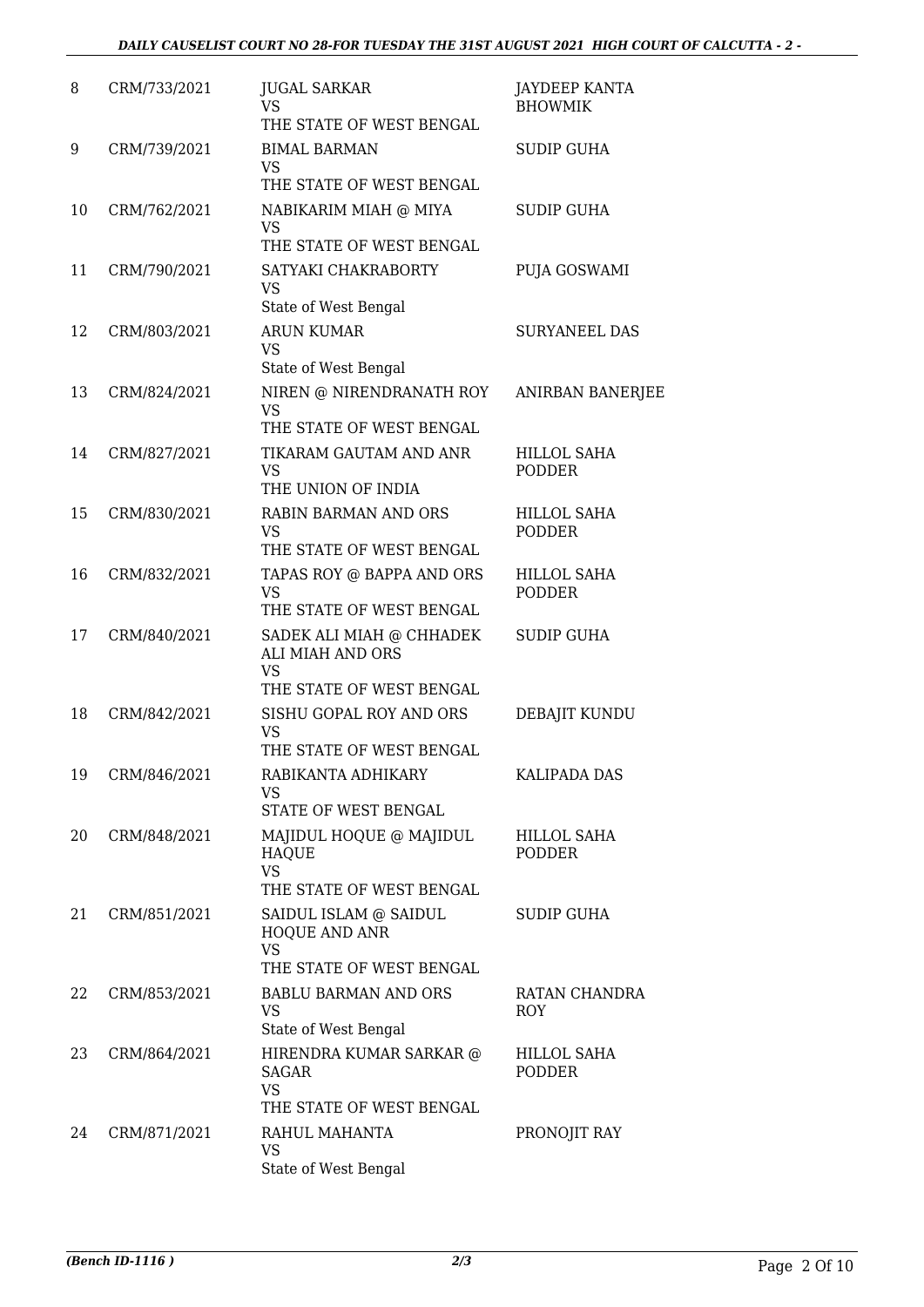| 25 | CRM/885/2021                                      | SUPRIYA SHAW AND ORS<br>VS<br>State of West Bengal                                             | BHASKAR HUTAIT                                                             |
|----|---------------------------------------------------|------------------------------------------------------------------------------------------------|----------------------------------------------------------------------------|
| 26 | CRM/893/2021                                      | <b>MAHESH ROY</b><br><b>VS</b><br>State of West Bengal                                         | MADHUSHRI DUTTA                                                            |
| 27 | CRM/900/2021                                      | <b>APARNESH</b><br>MUKHOPADHYAY@MUKHERJEE<br><b>VS</b><br>State of West Bengal                 | <b>ANKITA DEY</b>                                                          |
|    |                                                   | <b>APPLICATION</b>                                                                             |                                                                            |
| 28 | IA NO. CRAN/1/2021 SARJU SHARMA<br>In CRM/74/2021 | Vs<br>THE STATE OF WEST BENGAL                                                                 | <b>ANIRBAN BANERJEE</b>                                                    |
| 29 | IA NO. CRAN/1/2021 SAHEB ALI                      | Vs.<br>THE STATE OF WEST BENGAL                                                                | <b>SUMAN SEHANABIS</b><br>(MANDAL)<br><b>SUMAN SEHANABIS</b>               |
|    | In CRM/458/2021                                   |                                                                                                | (MANDAL)                                                                   |
| 30 | In CRM/222/2021                                   | IA NO. CRAN/1/2021 RAM KRISHNA SARKAR<br>Vs<br>THE STATE OF WEST BENGAL                        | <b>HILLOL SAHA</b><br><b>PODDER</b><br><b>HILLOL SAHA</b><br><b>PODDER</b> |
| 31 | In CRM/470/2021                                   | IA NO. CRAN/1/2021 SOLEMAN MOLLA @<br>CHOLEMAN MOLLA AND ORS<br>Vs<br>THE STATE OF WEST BENGAL | <b>HILLOL SAHA</b><br><b>PODDER</b><br><b>HILLOL SAHA</b><br><b>PODDER</b> |
| 32 | IA NO. CRAN/1/2021 RAHIM ALI                      | Vs<br>THE STATE OF WEST BENGAL                                                                 | <b>HILLOL SAHA</b><br><b>PODDER</b><br><b>HILLOL SAHA</b><br><b>PODDER</b> |
| 33 | In CRM/474/2021<br>In CRM/484/2021                | IA NO. CRAN/1/2021 DILIP KUMAR BARMAN AND<br><b>ORS</b><br>Vs<br>THE STATE OF WEST BENGAL      | <b>HILLOL SAHA</b><br><b>PODDER</b><br><b>HILLOL SAHA</b><br><b>PODDER</b> |
| 34 |                                                   | IA NO. CRAN/1/2021 MAJIBAR RAHAMAN @ MOJIBAR<br><b>RAHAMAN AND ORS</b><br>Vs                   | <b>HILLOL SAHA</b><br><b>PODDER</b><br><b>HILLOL SAHA</b>                  |
|    | In CRM/558/2021                                   | THE STATE OF WEST BENGAL                                                                       | <b>PODDER</b>                                                              |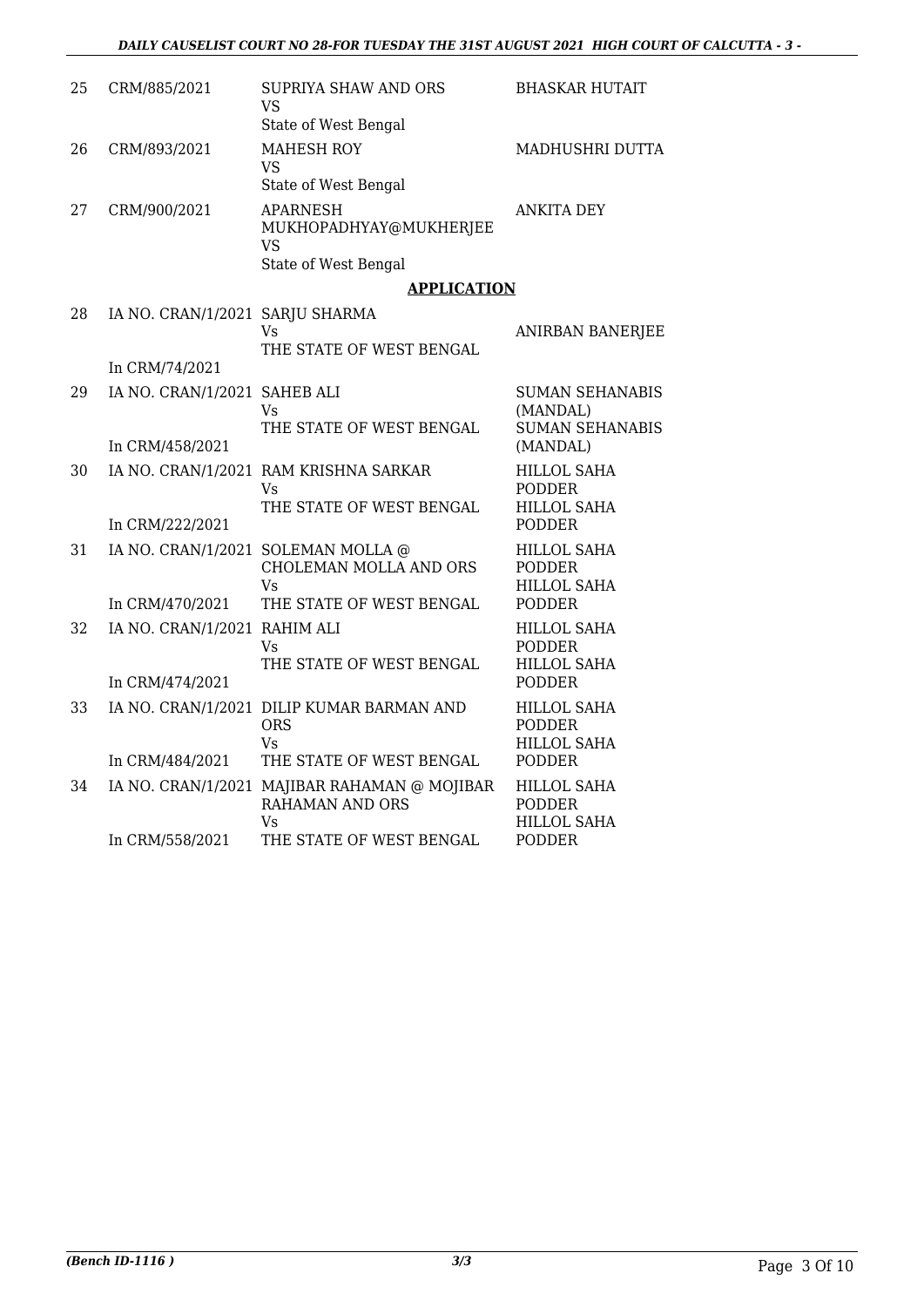

**DAILY CAUSELIST For Tuesday The 31st August 2021**

**COURT NO. 32**

#### **DIVISION BENCH (DB-VIII)**

#### **AT 11:00 AM**

#### **HON'BLE JUSTICE ARIJIT BANERJEE HON'BLE JUSTICE BIVAS PATTANAYAK**

#### **(VIA VIDEO CONFERENCE)**

#### **FROM PRINCIPAL BENCH**

#### **APPLICATION FOR BAIL**

| $\mathbf{1}$ | CRM/834/2021<br>[02.09.2021]                                                           | <b>SUKUMAR SEN</b><br><b>VS</b><br>State of West Bengal                                     | <b>SABIR ALI</b>                                                          |
|--------------|----------------------------------------------------------------------------------------|---------------------------------------------------------------------------------------------|---------------------------------------------------------------------------|
| 2            | $[06.09.2021]$ [2.45.<br>$P.M.$ ]<br>In CRM/479/2021                                   | IA NO. CRAN/1/2021 SOHONLAL AND ANR<br>Vs<br>THE STATE OF WEST<br><b>BENGAL</b>             | JAYDEEP KANTA<br><b>BHOWMIK</b><br><b>JAYDEEP KANTA</b><br><b>BHOWMIK</b> |
| 3            | IA NO. CRAN/1/2021 RUSTOM MIAH<br>$[06.09.2021]$ [2.45.<br>$P.M.$ ]<br>In CRM/509/2021 | Vs<br>THE STATE OF WEST<br><b>BENGAL</b>                                                    | <b>ARUSHI RATHORE</b><br><b>ARUSHI RATHORE</b>                            |
| 4            | CRM/829/2021                                                                           | RENA BEGAM @ REMA<br><b>BEGAM</b><br>VS.<br>THE STATE OF WEST<br><b>BENGAL</b>              | <b>SUDIP GUHA</b>                                                         |
| 5            | CRM/849/2021                                                                           | RAJESH KUNDU @ KAUWA<br>VS<br>THE STATE OF WEST<br><b>BENGAL</b>                            | <b>SUDIP GUHA</b>                                                         |
| 6            | CRM/859/2021                                                                           | BUDDHADEB ORAON @<br><b>SURESH OROWN</b><br><b>VS</b><br>THE STATE OF WEST<br><b>BENGAL</b> | <b>ANIRUDDHA BISWAS</b>                                                   |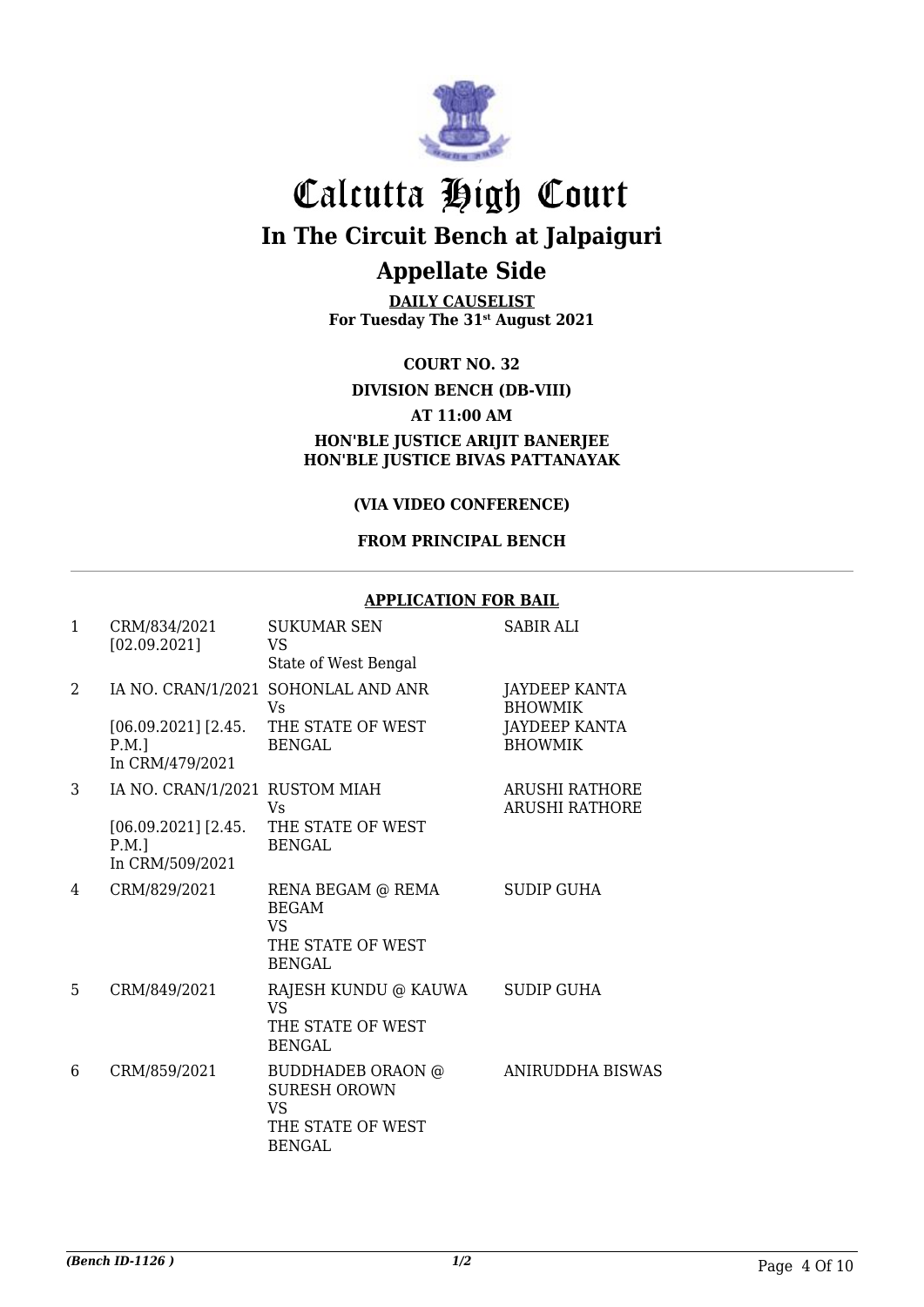| 7  | CRM/430/2021                   | TARIFUL HAQUE @ RUBEL<br><b>VS</b><br>THE STATE OF WEST<br><b>BENGAL</b>                 | JEENIA RUDRA                        |
|----|--------------------------------|------------------------------------------------------------------------------------------|-------------------------------------|
|    | IA NO: CRAN/1/2021             |                                                                                          |                                     |
| 8  | CRM/486/2021                   | SUJIT MANDAL @ MADAN<br><b>MANDAL</b><br><b>VS</b><br>THE STATE OF WEST<br><b>BENGAL</b> | <b>HILLOL SAHA</b><br><b>PODDER</b> |
|    | IA NO: CRAN/1/2021             |                                                                                          |                                     |
| 9  | CRM/571/2021                   | ROSHAN BESRA @ LALU<br><b>AND ORS</b><br><b>VS</b><br>THE STATE OF WEST<br><b>BENGAL</b> | ARNAB SAHA                          |
|    | IA NO: CRAN/1/2021             |                                                                                          |                                     |
| 10 | CRM/442/2021                   | NEPAL BARAI @ BARUI<br><b>VS</b><br>THE STATE OF WEST<br><b>BENGAL</b>                   | <b>ARNAB SAHA</b>                   |
|    | IA NO: CRAN/1/2021             |                                                                                          |                                     |
| 11 | CRM/887/2021                   | BIMAL ROY@NEPAL<br><b>VS</b><br>State of West Bengal                                     | DEBAJIT KUNDU                       |
|    |                                | <b>RELAXATION ON CANCELLATION OF BAIL</b>                                                |                                     |
| 12 | CRM/110/2021                   | <b>BASUDHA PAUL</b><br><b>VS</b><br>State of West Bengal And Anr                         | <b>RUPRAJ BANERJEE</b>              |
|    | $IA$ $N0$ , $CD$ $AN11$ $D021$ |                                                                                          |                                     |

IA NO: CRAN/1/2021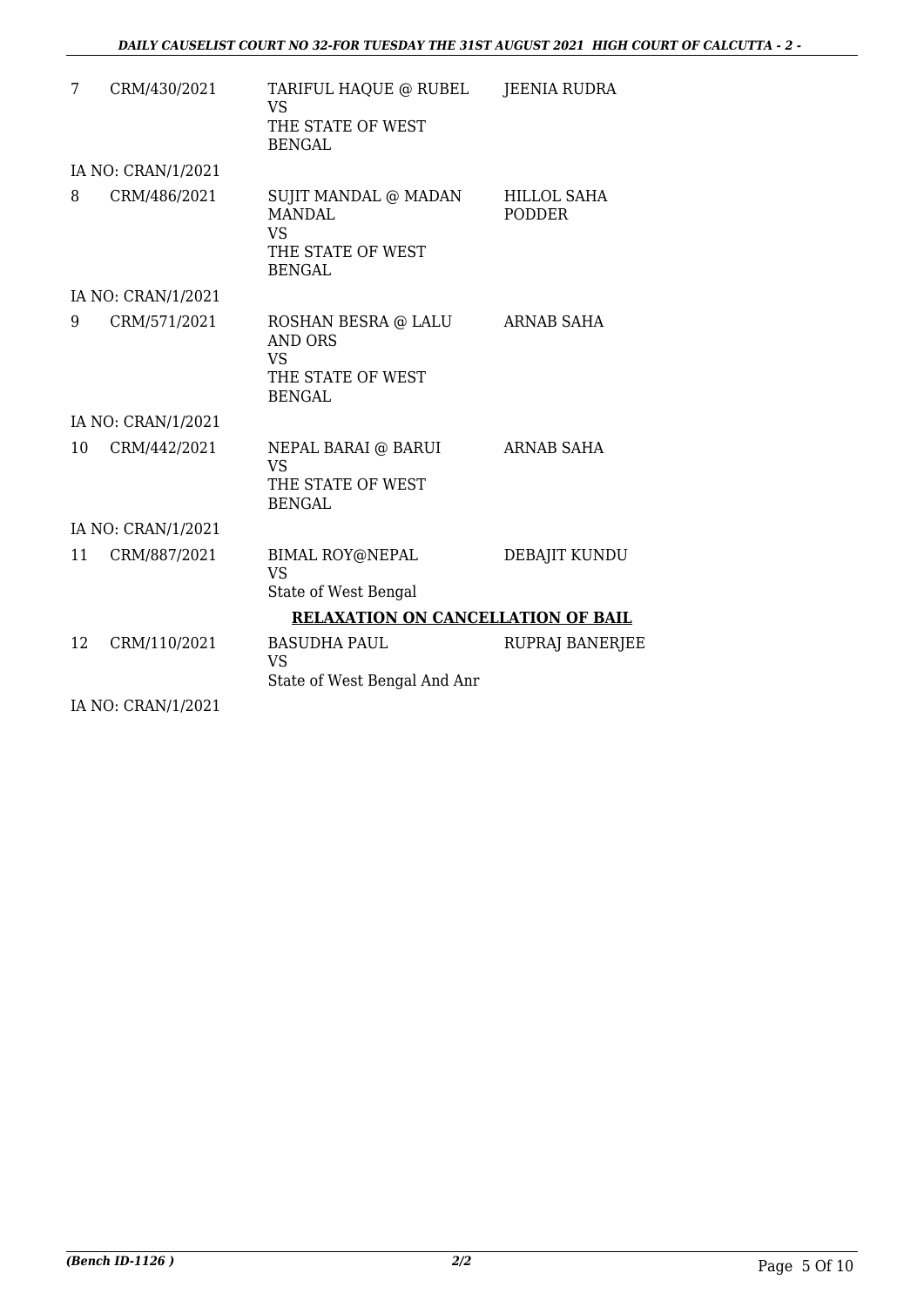

**DAILY CAUSELIST For Tuesday The 31st August 2021**

**COURT NO. 19 SINGLE BENCH (SB-VII) AT 11:00 AM HON'BLE JUSTICE SHAMPA SARKAR**

#### **(VIA VIDEO CONFERENCE)**

#### **FROM PRINCIPAL BENCH**

|   |               | <b>MOTION</b>                                                         |                             |
|---|---------------|-----------------------------------------------------------------------|-----------------------------|
| 1 | WPA/1187/2021 | RENUKA KHATUN BIBI<br>VS<br>STATE OF WEST BENGAL<br>AND ORS.          | SUDIP GUHA                  |
| 2 | WPA/1190/2021 | BIJLI KHATUN AND ORS<br>VS<br>STATE OF WEST BENGAL<br>AND ORS.        | <b>FIROZE HASSAN</b>        |
| 3 | WPA/1191/2021 | SAHIR UDDIN MIAH AND<br>ORS<br>VS<br>STATE OF WEST BENGAL<br>AND ORS. | <b>FIROZE HASSAN</b>        |
| 4 | WPA/1193/2021 | MAMUNI DEY MALAKAR<br>VS<br>THE NISHIGANJ GRAM<br>PANCHAYAT-I AND ORS | PRODYOT KUMAR<br><b>RAY</b> |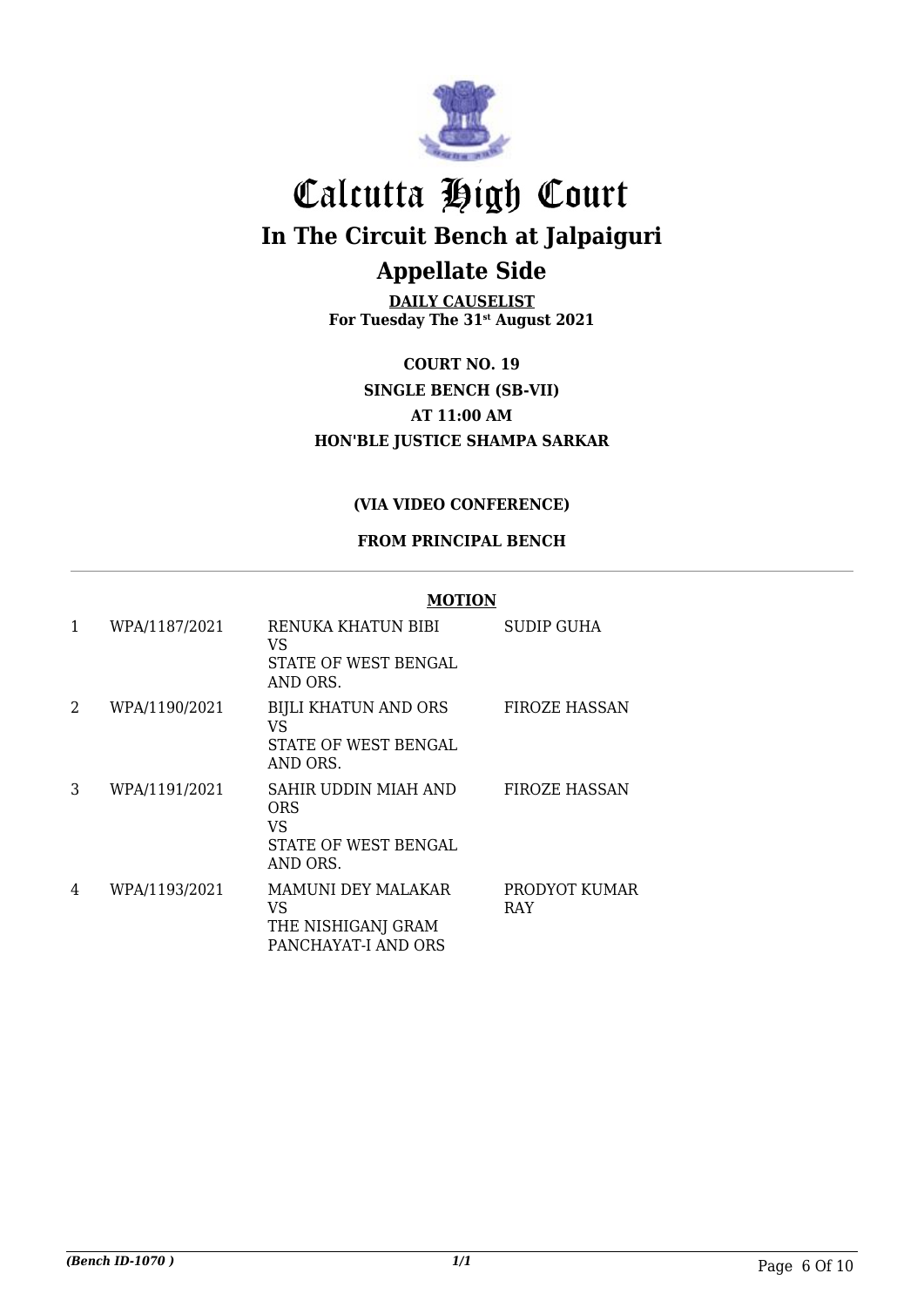

**DAILY CAUSELIST For Tuesday The 31st August 2021**

**COURT NO. 24 SINGLE BENCH (SB - XI) AT 11:00 AM HON'BLE JUSTICE AMRITA SINHA**

#### **(VIA VIDEO CONFERENCE)**

#### **FROM PRINCIPAL BENCH**

#### **MOTION**

| 1 | WPA/1048/2021 | MD. HASEN ALI<br>VS<br><b>STATE OF WEST BENGAL</b><br>AND ORS | JAGRITI MISHRA |
|---|---------------|---------------------------------------------------------------|----------------|
| 2 | WPA/1049/2021 | ARUP SARKAR<br>VS<br>STATE OF WEST BENGAL<br>AND ORS          | JAGRITI MISHRA |
| 3 | WPA/1051/2021 | <b>SURAJIT DEY</b><br>VS<br>STATE OF WEST BENGAL<br>AND ORS   | JAGRITI MISHRA |
| 4 | WPA/1053/2021 | GOURANGA SARKAR<br>VS<br>STATE OF WEST BENGAL<br>AND ORS      | JAGRITI MISHRA |
| 5 | WPA/1054/2021 | SUJAY DAS<br><b>VS</b><br>STATE OF WEST BENGAL<br>AND ORS     | JAGRITI MISHRA |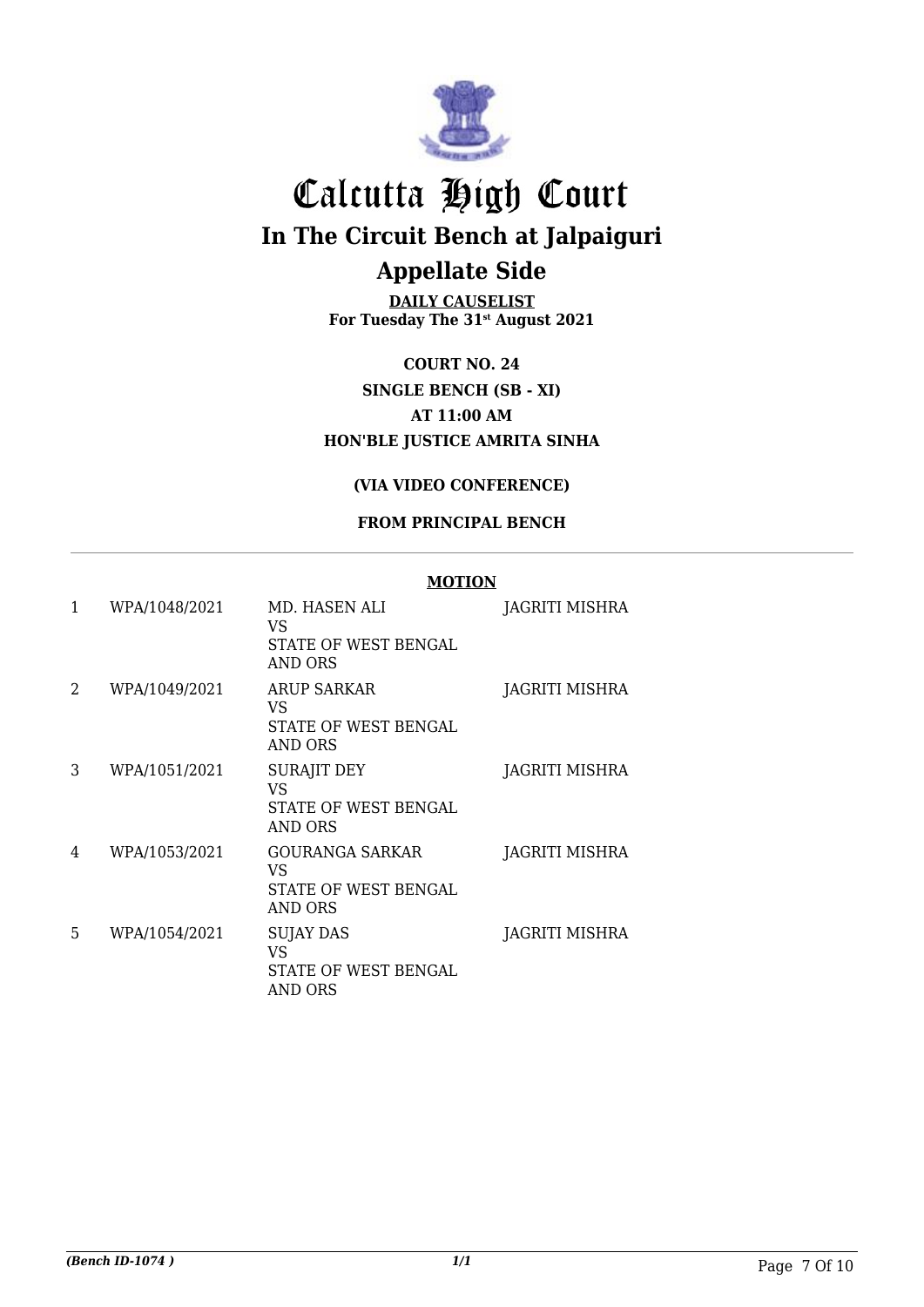

**DAILY CAUSELIST For Tuesday The 31st August 2021**

### **COURT NO. 9 SINGLE BENCH (SB) AT 11:00 AM HON'BLE JUSTICE BIBEK CHAUDHURI**

**(VIA VIDEO CONFERENCE)**

**FROM PRINCIPAL BENCH**

#### **CONTEMPT APPLICATION**

1 CPAN/19/2021 IN WPA 277/2021 KOHINOOR TEA CO LTD VS AMITABHA MAITI, SP AND ANR AVISHEK GUHA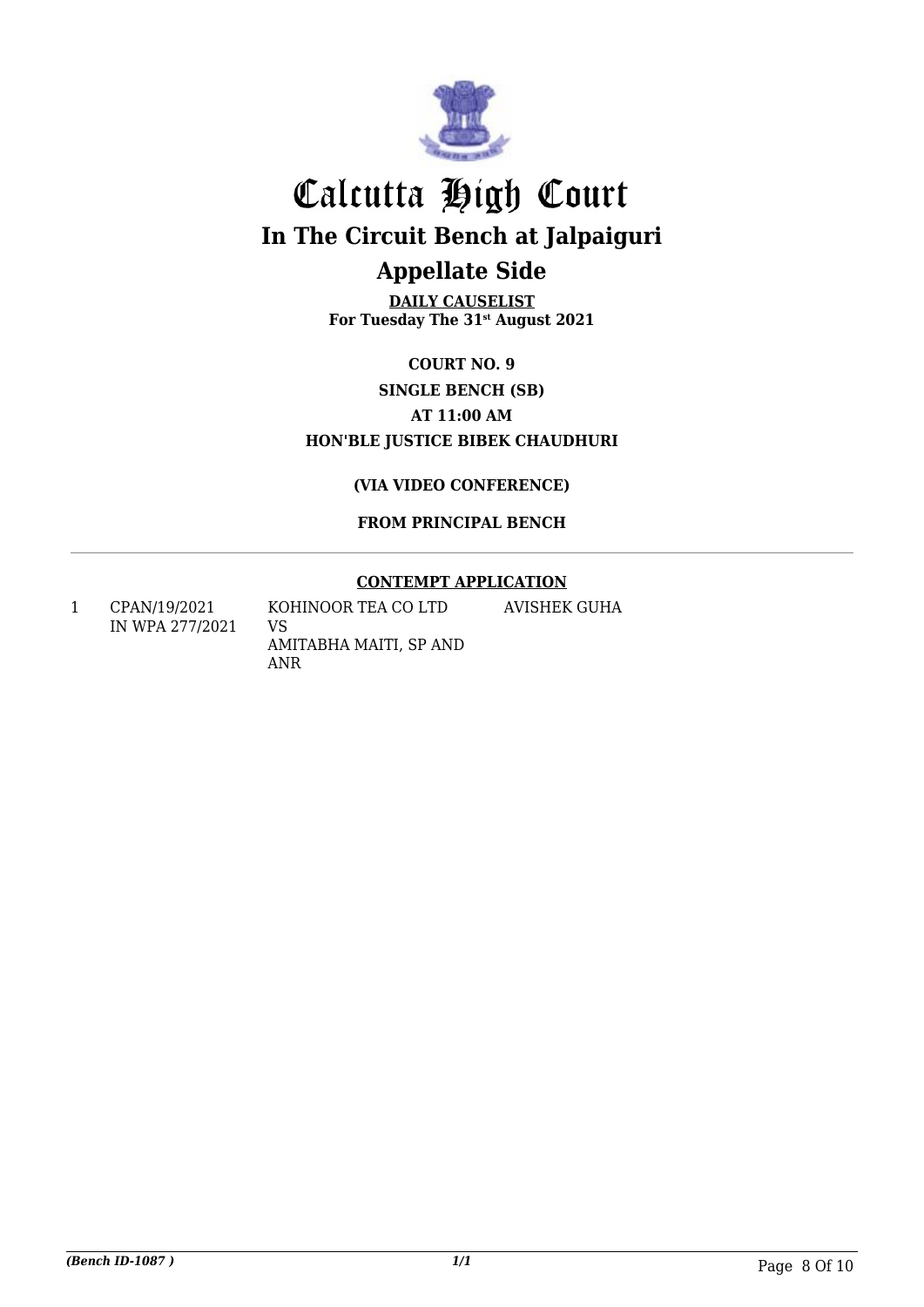

**DAILY CAUSELIST For Tuesday The 31st August 2021**

### **COURT NO. 10 SINGLE BENCH (SB-XV) AT 11:00 AM HON'BLE JUSTICE SUVRA GHOSH**

#### **(VIA VIDEO CONFERENCE)**

#### **FROM PRINCIPAL BENCH**

#### **TO BE MENTIONED**

| 1 | IA NO. CAN/1/2021 | <b>SABITA ROY</b><br>Vs<br>UNION OF INDIA AND ORS                                      | <b>ARINDAM DAS</b> |
|---|-------------------|----------------------------------------------------------------------------------------|--------------------|
|   | In WPA/1114/2021  |                                                                                        |                    |
|   |                   | <b>MOTION</b>                                                                          |                    |
| 2 | WPA/1092/2021     | <b>SMT MAMATA</b><br>SARKAR(BHADURI) AND<br><b>ANR</b><br>VS<br>Union of India AND ORS | <b>TANMOY KAR</b>  |
| 3 | WPA/1168/2021     | AMRIT DAS AND ANR<br>VS<br>STATE OF WEST BENGAL<br>AND ORS                             | SANJAY MAZOOMDAR   |